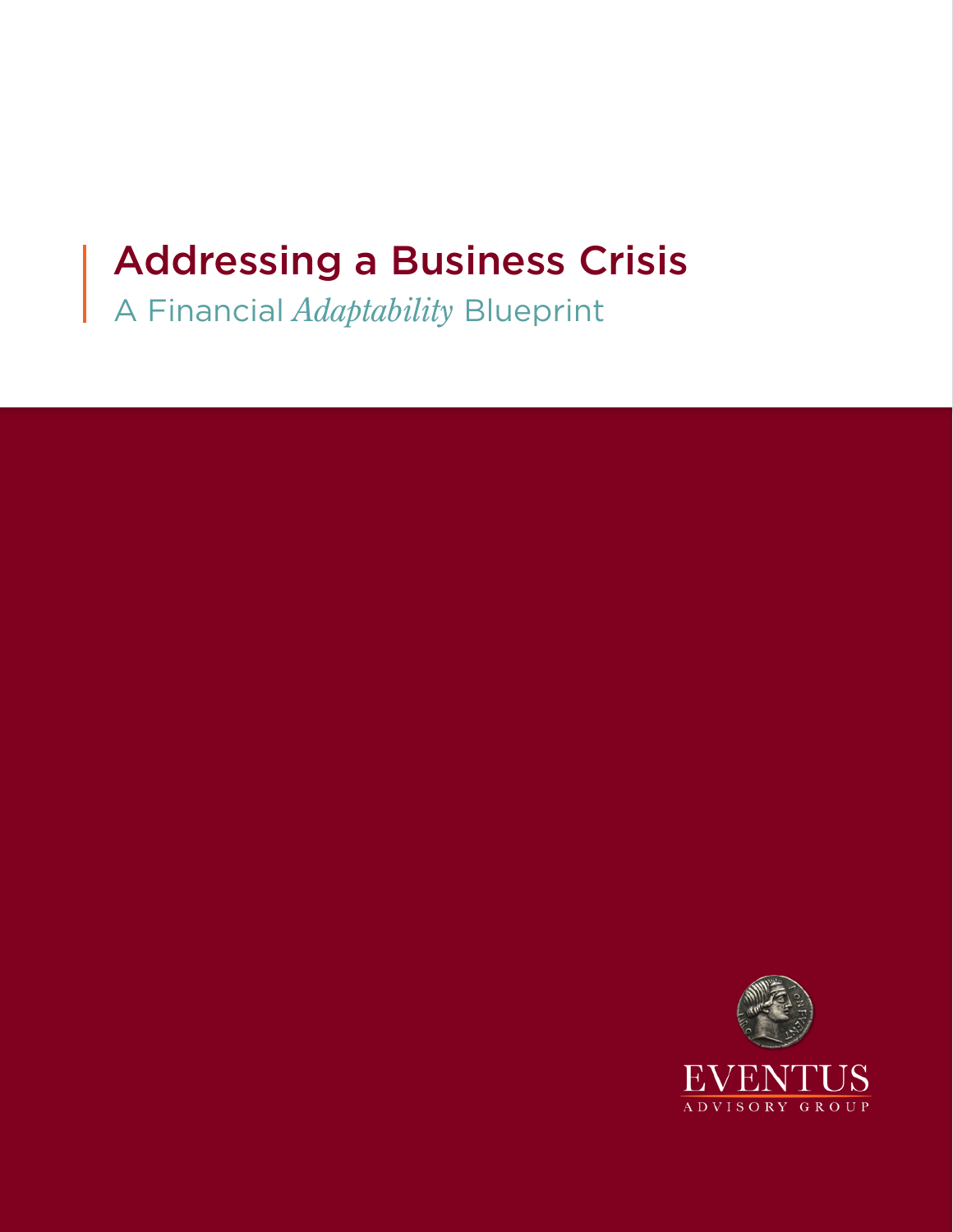## Addressing a Business Crisis:

A Financial *Adaptability* Blueprint

#### Introduction

When your business experiences a crisis, assessing your current state can be overwhelming. Throughout 2020 and into 2021 many businesses have dealt with the repercussions of the global pandemic and associated shutdowns and restrictions. Currently, recovering from this crisis is on the forefront of every business owner's mind. The goal of this white paper is to provide senior leaders, business owners and operators with a meaningful, actionable structure to swiftly adapt to new crises and unexpected changes. With a practical structured process, leaders can quickly build financial plans and turn them into business-saving actions.

The Financial Adaptability Blueprint will discuss the importance of understanding your cash flow, both incoming and outgoing, during a crisis. With clarity on the current financial state of your business achieved, the paper then provides an overview of how to take stock of your current and future business prospects and explores the critical decisions you'll need to make regarding your business. We discuss how to analyze your market and the forces impacting your business, review your team and operations, and develop a plan of action that will allow you to move from survival mode to a place where you emerge from the crisis and thrive.

#### From Inflow to Outflow: Understanding Cash Flow

Money is the lifeblood of your business. Thus, the first step to your survival strategy is to capture a



#### The Crisis Assessment and Actions Workbook and Eventus 90-Day Cash Flow Model

When the global health crisis hit in 2020, Eventus quickly formed a Business Emergency Room to assist leaders whose organizations were adversely affected by the pandemic. Alongside the regular virtual meetings, we also created the comprehensive **Crisis Assessment** and **Actions Workbook** and **[90-Day Cash Flow Model](https://eventusag.com/wp-content/uploads/2021/06/90-Day-Cash-Flow-Model.xlsx)**, two useful resources to help businesses navigate their pandemic-related challenges. This white paper provides an overview of the methodologies discussed in much greater detail the Workbook. The 90-day Cash Flow Model, referenced throughout the paper, can be used in its current form, in conjunction with the Workbook, or as a teaching tool that businesses can look to as an example to build their own processes.